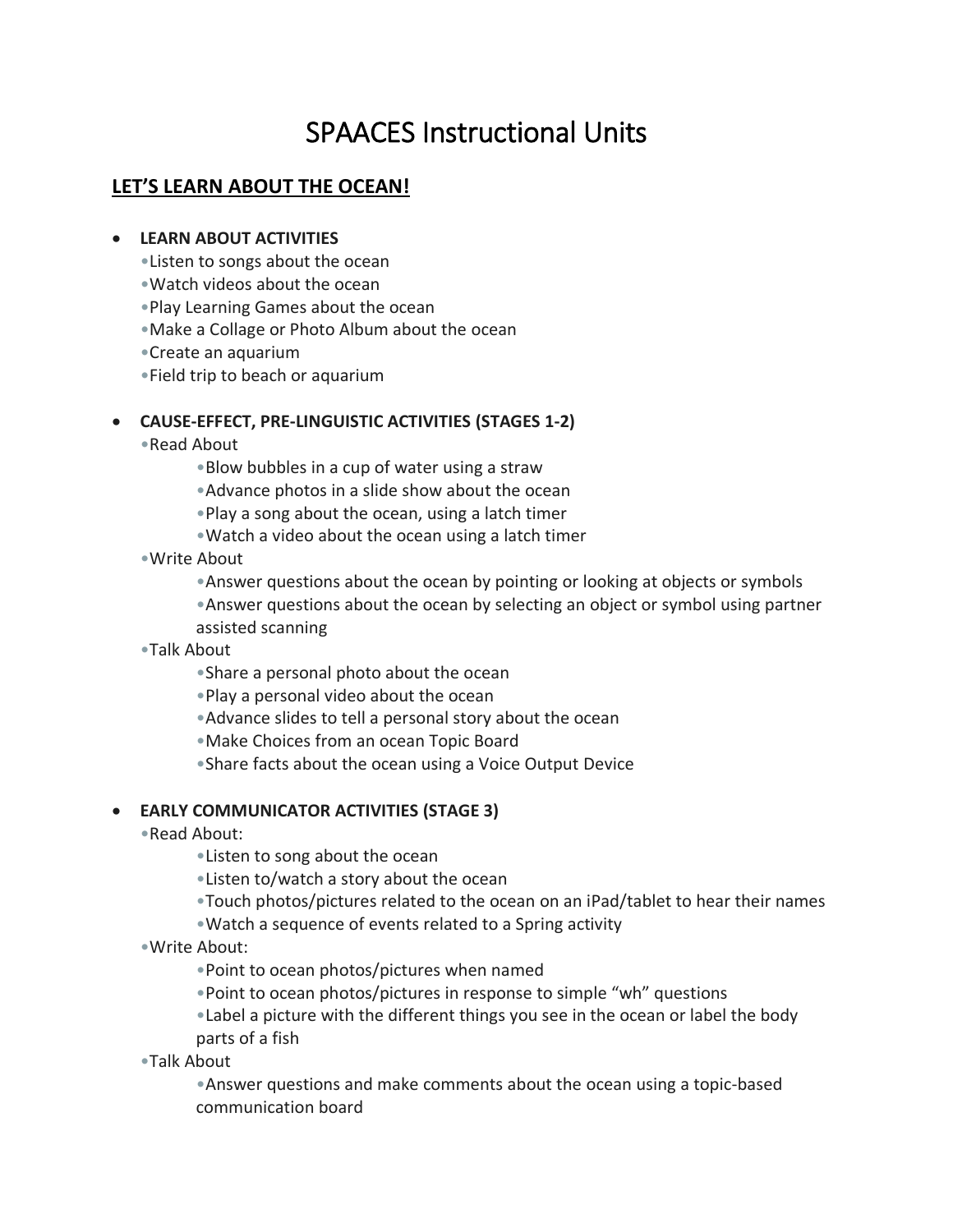•Share personal photos of the ocean and label people, objects in the photo

•Name photos/pictures of items related to the ocean using a Speech Generating Device with topic board

## • **EARLY CONCEPTUAL LEARNING ACTIVITIES (STAGE 4)**

- •Read About:
	- •Sort fish, ocean plants, etc. by color/size
	- •Play a Memory Game with ocean photo/picture cards
	- •Play a Bingo/Lotto Game with ocean photo/picture cards
- •Write About
	- •Find photos/pictures related to the ocean in a book or magazine
	- •Sequence photos/pictures to tell a story about the ocean
	- •Identify a number and match with the appropriate number of ocean objects (i.e., fish, boats, plants)
	- •Create patterns with ocean related objects
	- •iPad/Computer Activities
	- •Puzzles with ocean theme photos/pictures
	- •Ocean related counting activities
	- •Matching /Sorting ocean related photos/pictures
- •Talk About
	- •Make ocean related art projects and discuss the different parts
	- •Discuss a time you went to the ocean

## • **ADVANCED CONCEPT AND COMMUNICATION ACTIVITIES (STAGE 5)**

- •Read About
	- •Look at a story picture book about the ocean
	- •Match written words to pictures or photos of the ocean
	- •Match rhyming words about the ocean
- •Write About
	- •Build an Idea Map using pictures/photos combined with text
	- •Create a story about the ocean using pictures or photos
	- •Sequence pictures with text to create simple sentences about the ocean
- •Talk About
	- •Describe what the weather is like at the ocean
	- •Talk about the activities you can do at the ocean
	- •Describe what the ocean looks like

## • **LITERACY BUILDING ACTIVITIES (STAGES 6-7)**

- •Read About
	- •Match sentences about the ocean to photos/pictures
	- •Determine cause-effect relationships using pictures and text, or text only
	- •Listen to/watch a sequence of events related to the ocean
	- •Listen to/read vocabulary maps with ocean related pictures/words
- •Write About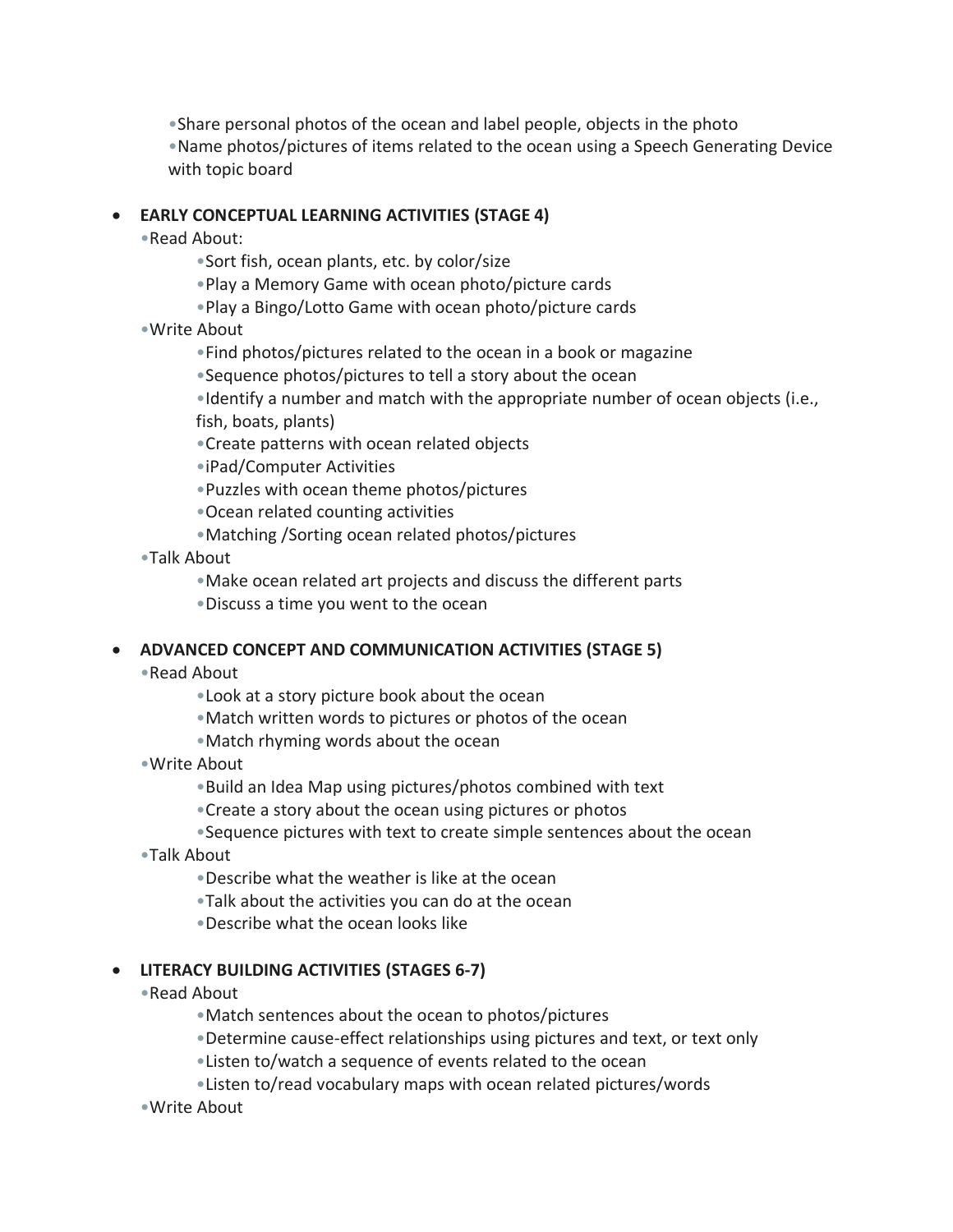- •Sequence letters to spell ocean words
- •Alphabetize ocean words
- •Identify ocean rhyming words
- •Recognize ocean words by sight
- •iPad/Computer Activities:
- •Answer multiple choice questions related to ocean story
- •Sequence words to create sentences about the ocean
- •Sequence pictures/photos with text to write a short story about the ocean

•Talk About

•Give a short oral presentation about the ocean verbally or with a communication device

•Participate in a discussion about the ocean with peers

## • **LEARNING GRIDS OCEAN ACTIVITIES (FOR CLICKER 7 AND CLICKER APPS)**

- •Fish Sentences
- •Animal Adaptations
- •Animal Habitats
- •Biomes
- •My Day at the Beach
- •A Day at the Beach
- •Beaches
- •At the Beach
- •Beach Postcard
- •Beach Counting

## • **CLICKER COMMUNICATOR ACTIVITIES (PREMADE COMMUNICATION PAGES FOR AAC APP)**

- •About Plants
- •Animal Adaptions Fish
- •Animals or Plants

## • **READ IT ONCE AGAIN (LITERATURE BASED CURRICULAR ACTIVITIES)**

•A House for a Hermit Crab

## • **TEACHERS PAY TEACHERS**

- •Ocean Animals Movement Cards
- •Ocean Creatures Clip Art Bundle
- •Ocean Theme Job Chart
- •Wh Questions Ocean Reader: Diver Diver Who Can It Be?
- •Who Lives in the Ocean? (An Interactive Build-A-Word Book)
- •Ocean Animals A Science Unit
- •Ocean Commotion (Creative Clips Digital Clipart)
- •Ocean Animals, Scuba, and Mermaid Kids (Creative Clips Digital Clipart)
- •Ocean Animal Crafts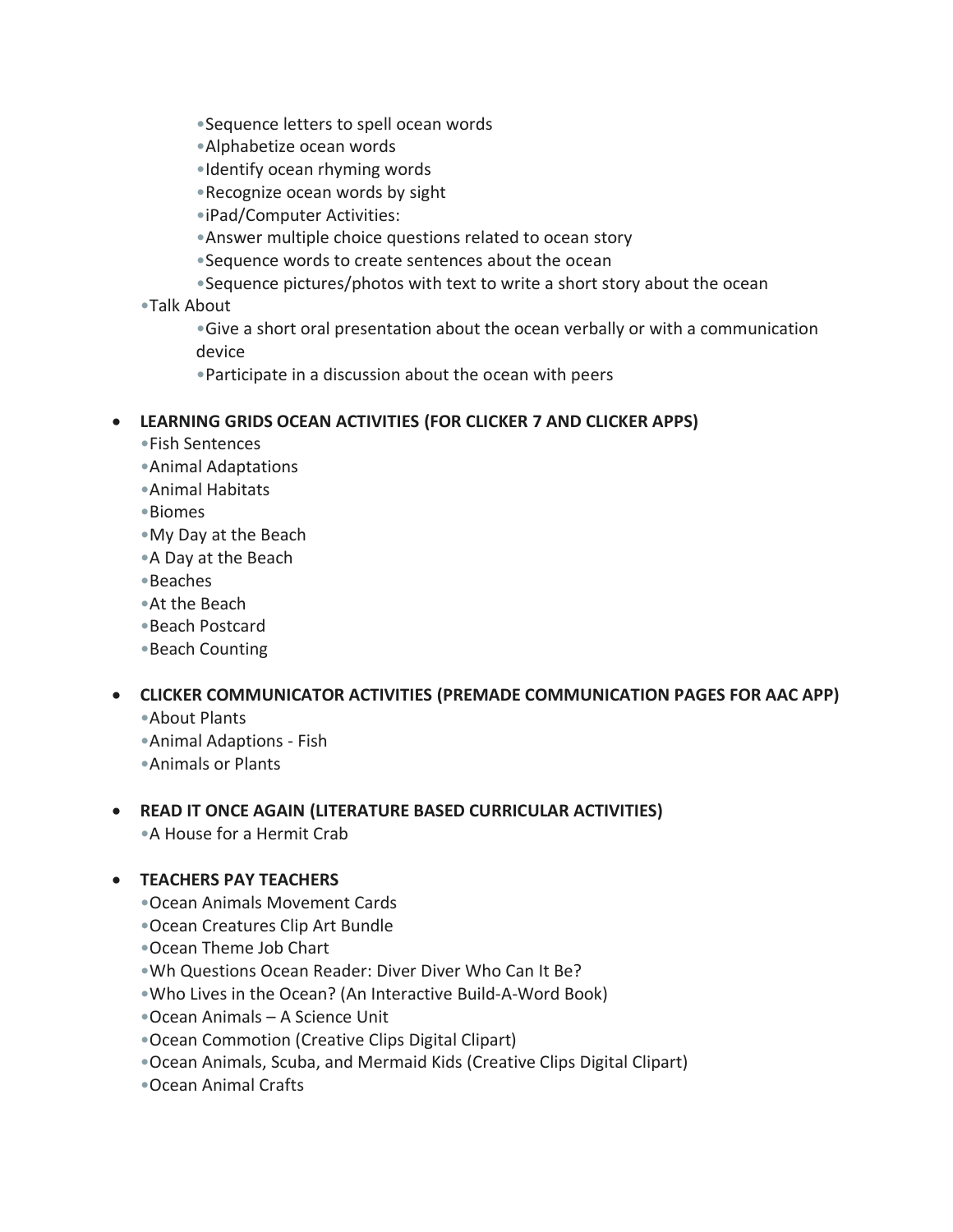#### **IPAD APPS**

- •Oceano MagisterApp
- •Ocean MarcoPolo Learning, Inc.
- •Dot to Dot Michael Contento
- •Toddler Fish Antti Lehtinen
- •Toddler Games Antti Lehtinen
- •Ocean Connect the Dots and Add Colors Free Kedronic UAB
- •Fish Matching Game Kawinnart Buarapa
- •Sea Oceananimalskigsaw Kampai Chairuk
- •Ocean Wave Sounds for Sleep Ultabit, LLC
- •Color by Numbers Animals Kedronic UAB

## **OCEAN HOMEWORK IDEAS**

- •Go to the beach
- •Talk about what you see, feel, smell
- •Find photos of things you might see at the ocean and see how many you can find
- •Check out library books about the ocean
- •Build an ocean using a water bottle
- •Visit a pet store and look at the different fish
- •Trip to the aquarium

# **LET'S LEARN ABOUT SPRING!**

#### • **LEARN ABOUT ACTIVITIES**

- •Go on a Nature Walk and look for signs of Spring
- •Birds chirping
- •Birds building nests
- •Flowers blooming
- •Frogs croaking
- •Bees buzzing
- •Insects flying/crawling
- •Listen to songs about Spring
- •Watch videos about Spring
- •Play Learning Games about Spring
- •Make a Collage or Photo Album about Spring

## • **CAUSE-EFFECT, PRE-LINGUISTIC ACTIVITIES (STAGES 1-2)**

- •Read About
	- •Activate a fan to simulate "wind"
	- •Advance photos in a slide show about spring
	- •Play a song about spring, using a latch timer
	- •Watch a video about spring using a latch timer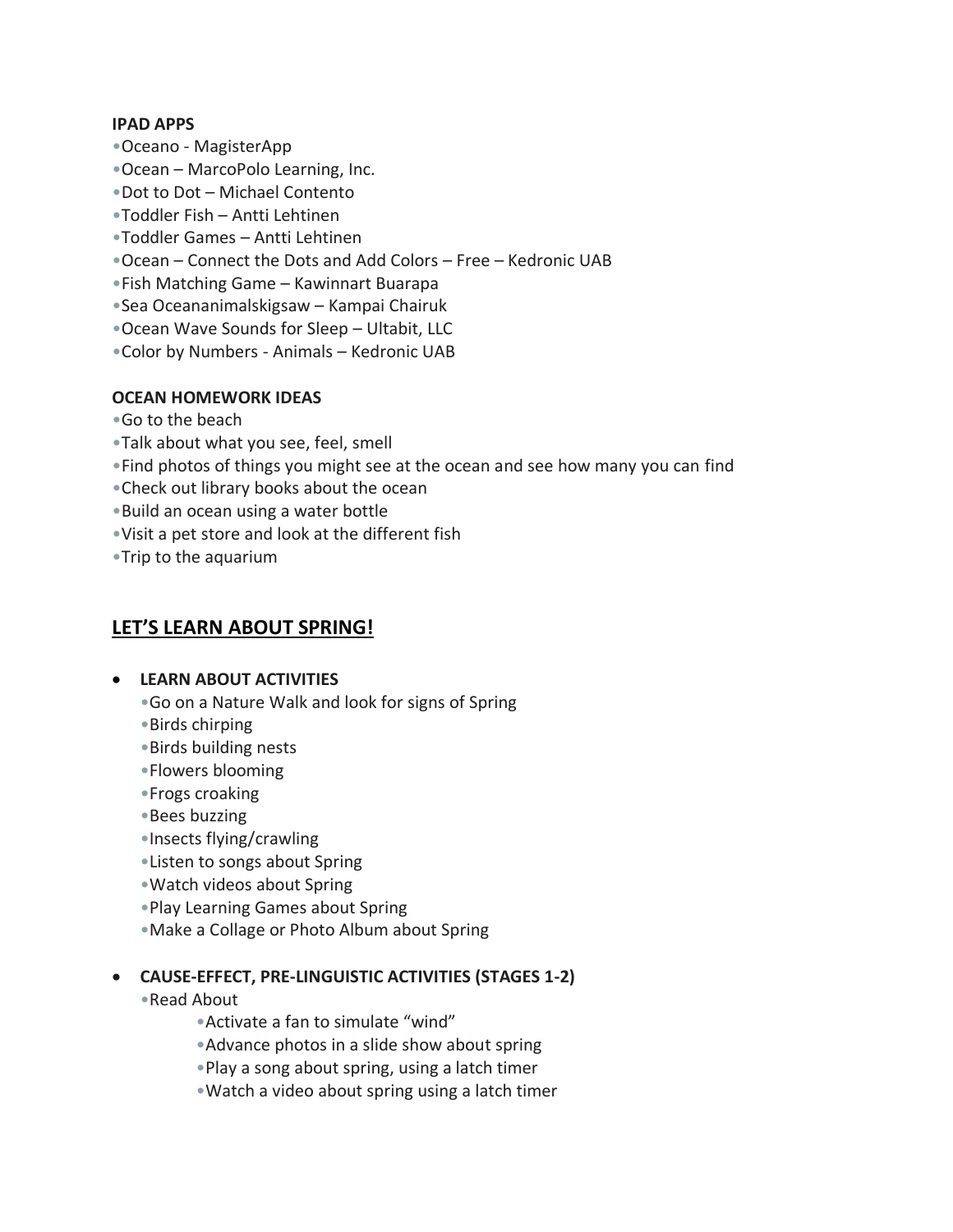•Write About

•Answer questions about Spring by pointing or looking at objects or symbols •Answer questions about Spring by selecting an object or symbol using partner assisted scanning

•Talk About

•Share a personal photo about Spring

•Play a personal video about Spring

•Advance slides to tell a personal story about Spring

•Make Choices from a Spring Topic Board

•Share facts about Spring using a Voice Output Device

#### • **EARLY COMMUNICATOR ACTIVITIES (STAGE 3)**

•Read About:

•Listen to song about Spring

•Listen to/watch a story about Spring

•Touch photos/pictures related to Spring on an iPad/tablet to hear their names

•Watch a sequence of events related to a Spring activity

•Write About:

•Point to Spring photos/pictures when named

- •Point to Spring photos/pictures in response to simple "wh" questions
- Match items found on walk to Spring theme photo board

•Talk About:

•Answer questions and make comments about Spring using a topic-based communication board

•Share personal photos of Spring and label people, objects in the photo

•Name photos/pictures of items related to Spring using a Speech Generating Device with topic board

#### • **EARLY CONCEPTUAL LEARNING ACTIVITIES (STAGE 4)**

•Read About:

•Sort flowers by color/size

•Play a Memory Game with Spring photo/picture cards

•Play a Bingo/Lotto Game with Spring photo/picture cards

•Write About

•Find photos/pictures related to Spring in a book or magazine

•Sequence photos/pictures to tell a story about Spring

•Identify a number and match with the appropriate number of Spring objects (i.e., eggs, bugs, flowers )

•Create patterns with Spring related objects

•iPad/Computer Activities

•Puzzles with Spring theme photos/pictures

•Spring related counting activities

•Matching /Sorting Spring related photos/pictures

•Talk About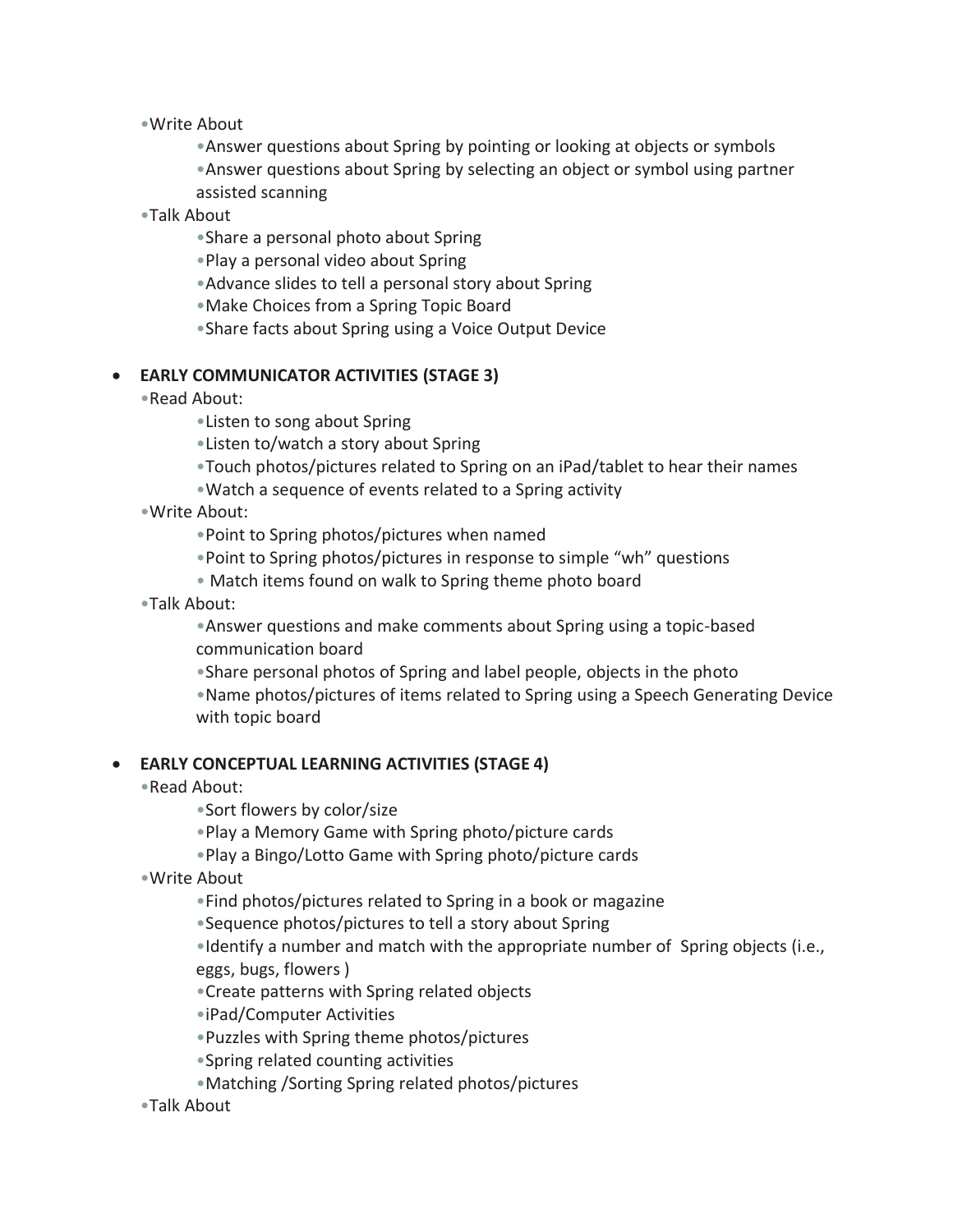•Engage in make-believe play with peers using animal puppets related to Spring •Share about items found on nature walk

## • **ADVANCED CONCEPT AND COMMUNICATION ACTIVITIES (STAGE 5)**

•Read About

- •Look at a story picture book about Spring
- •Match written words to pictures or photos of Spring
- •Match rhyming words about Spring
- •Determine cause-effect relationships about using photos/pictures
- •Write About
	- •Build an Idea Map using pictures/photos combined with text
	- •Create a story about Spring using pictures or photos
	- •Sequence pictures with text to create simple sentences about Spring.
- •Talk About
	- •Describe what the weather is like in Spring
	- •Talk about the holidays celebrated in Spring
	- •Describe what a leprechaun looks like
	- •Discuss favorite traditions and foods for Easter, Passover, Cinco de Mayo

## • **LITERACY BUILDING ACTIVITIES (STAGES 6-7)**

- •Read About
	- •Match sentences about Spring to photos/pictures
	- •Determine cause-effect relationships using pictures and text, or text only
	- •Listen to/watch a sequence of events related to Spring
	- •Listen to/read vocabulary maps with Spring related pictures/words
- •Write About
	- •Sequence letters to spell Spring words
	- •Alphabetize Spring words
	- •Identify Spring rhyming words
	- •Recognize Spring words by sight
	- •iPad/Computer Activities:
	- •Answer multiple choice questions related to Spring story
	- •Sequence words to create sentences about Spring
	- •Sequence pictures/photos with text to write a short story about Spring.
- •Talk About
	- •Give a short oral presentation about Spring verbally or with a communication device
	- •Participate in a discussion about Spring with peers
	- •Describe the sequence of events related to a specific Spring activity (i.e., nest building, eggs hatching, planting a seed)

## • **LEARNING GRIDS SPRING ACTIVITIES (FOR CLICKER 6, 7 AND CLICKER APPS)**

- •About Plants
- •All About Spring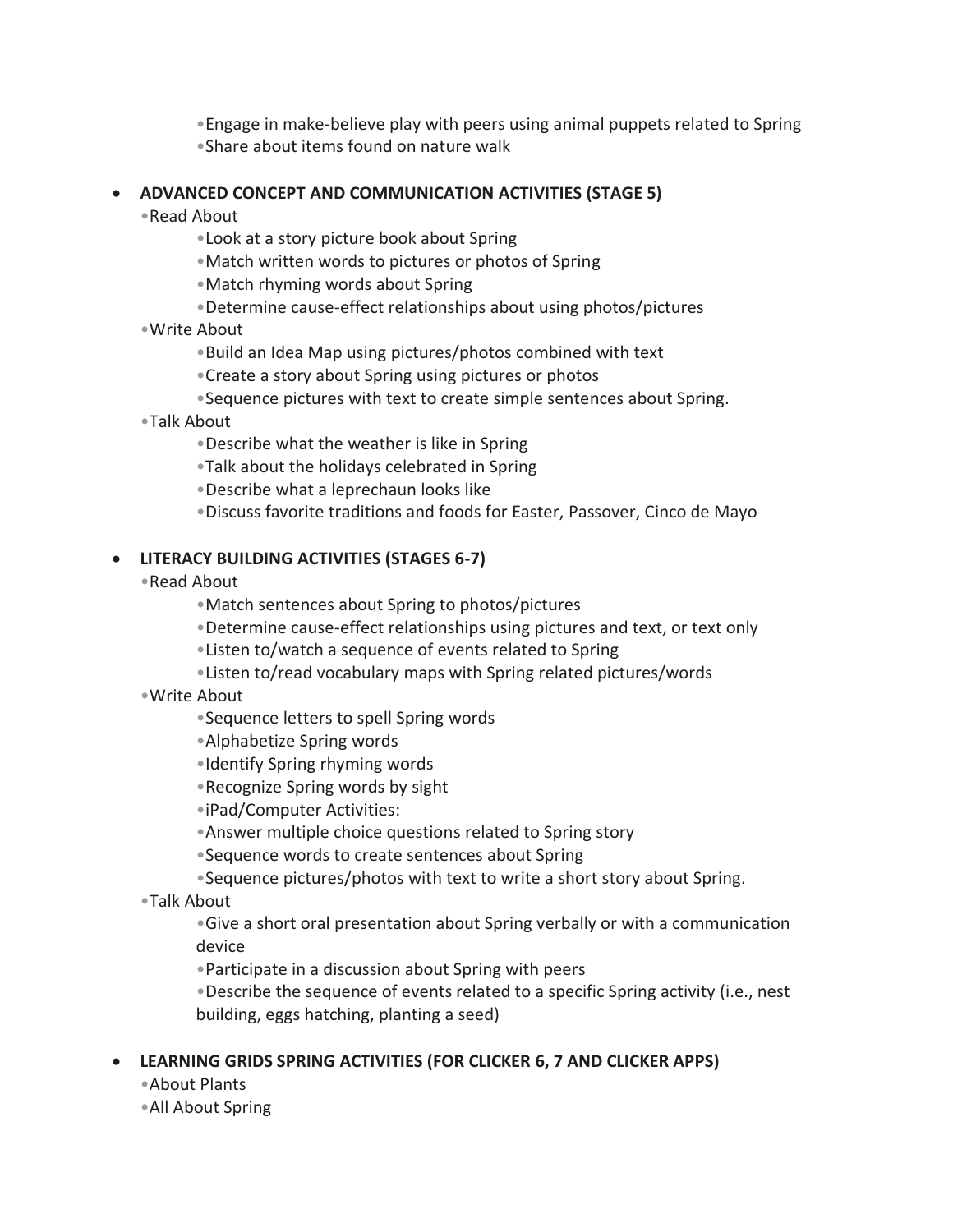- •Parts of a Plant
- •Describe the Weather
- •Life Cycle of a Butterfly
- •Planting a Seed
- •Seasons of an Apple Tree
- •Talk About Spring
- •Spring Haiku

## • **CLICKER COMMUNICATOR ACTIVITIES (PREMADE COMMUNICATION PAGES FOR AAC APP)**

- •About Plants
- •Animal Adaptions-Frog
- •Animal Adaptions Squirrel
- •Animals or Plants
- •Bird or Insect
- •Birds
- •Life Cycle of a Butterfly
- •Seasons and Weather

## • **READ IT ONCE AGAIN (LITERATURE BASED CURRICULAR ACTIVITIES)**

- •Jamberry
- •Jump Frog Jump
- •Over in the Meadow
- •One Duck Stuck
- •The Big Red Barn
- •The Little Red Hen
- •The Tale of Peter Rabbit
- •The Very Busy Spider
- •The Very Hungry Caterpillar

## • **TEACHERS PAY TEACHERS**

- •Spring Word Wall Words (FREE) Pocketful of Centers
- •FREE Spring Math Dice Games Love to Teach Primary
- •Sight Words Morning Work All Year Bundle Spring, Summer & Winter Activities Pink Cat Studio
- •Spring Has Sprung- 10 Literacy Centers Amy Lemons
- •Spring Activities: Science, Math, & Literacy Cara Carroll
- •Spring Circle Time Unit Play to Learn Preschool
- •Easter Activities Spring Marshmallow Science Simply Kinder
- •Spring: Spring Bundle Krystin McGahan
- •Life Cycles\* (Life Cycle Sequencing Card Craft Bundle Spring Life Cycles) Robin Sellers
- •Spring Interactive Books Speech Universe

## • **IPAD APPS**

•Berry and Dolly –Four Seasons Books (student advances pages to tell story. coloring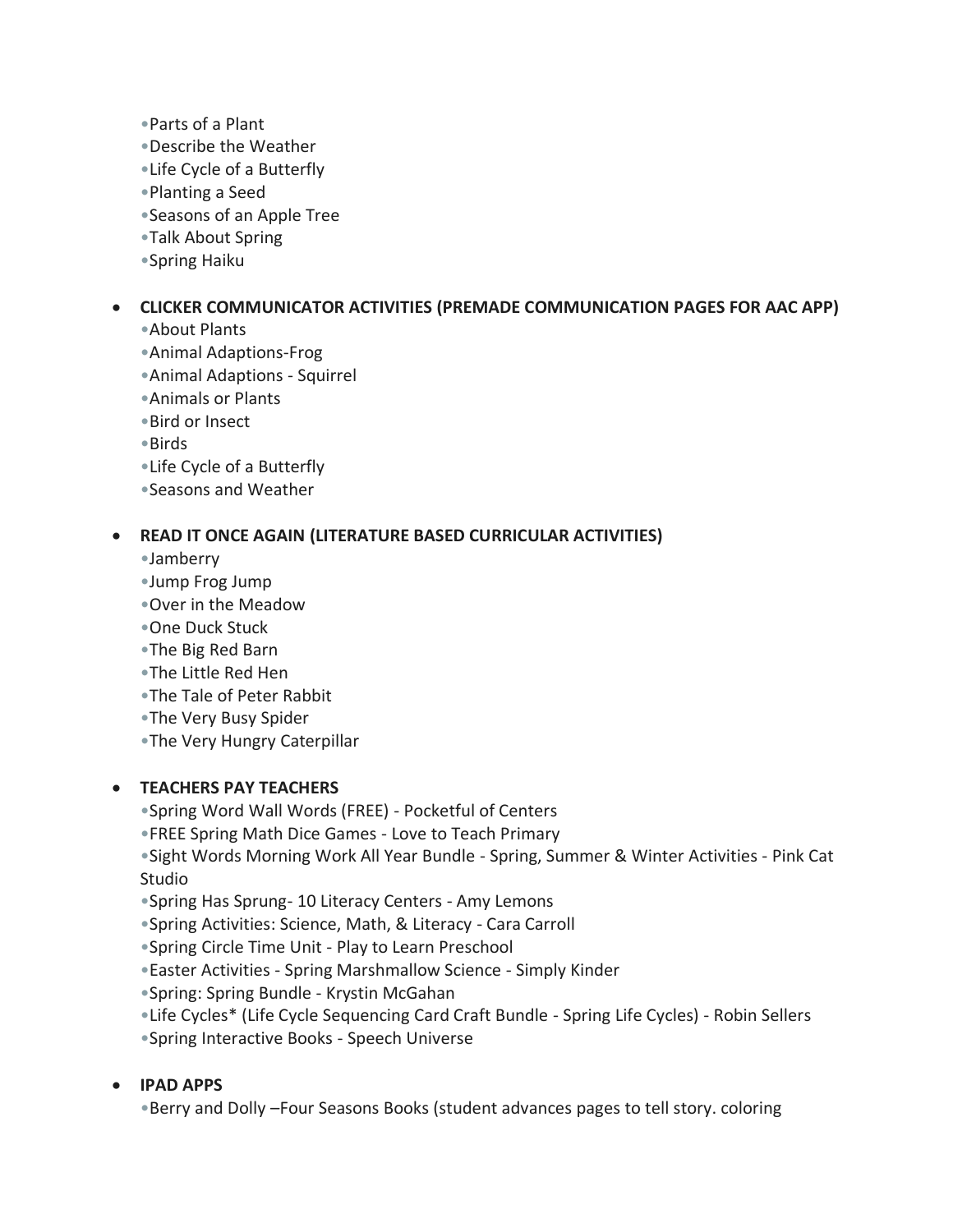activity included – ONCE Digital Arts

•Color by Numbers- Flowers (number and color recognition, basic addition and subtraction)

- Kedronic UAB
- •Easter Adventure -Jochen Heizmann

•Five Little Ducks (number concepts 1-5)– Inclusive Technology

•Five Speckled Frogs (number concepts 1-5) – Inclusive Technology

•Montessori Flowers and Seasons – Pratic Machchar

•Season Puzzles (9 piece seasonal puzzles) – Scott Adelman Apps

•Spring Art Painting Maker

•StoryBots (create your own Spring-Themed videos) – JibJab Media Inc.

•Weather Puzzles (9 piece weather puzzles) – Scott Adelman Apps

## • **SPRING HOMEWORK IDEAS**

•Look at the moon each night with your child, beginning on March 1 or March 31, 2018 (full moon nights). Do this each night for a month until the moon is full again.

•Talk about what the moon looks like (shape, color size, bright, cloudy).

•Describe how it changes each evening.

•Take pictures to create a visual sequence of the changes.

Plant an assortment of flowers in a large plastic container to create a "color bowl"

•Place in a sunny spot and have your child water daily.

•Check regularly and watch as seeds sprout and grow.

•Talk about the changes that are occurring.

•Take photos to create a visual sequence and to use later for creating a story about how flowers grow.

•Compare the flowers when they bloom (color, shape, smell, feel).

•Go bird watching in your backyard or neighborhood

•Talk about what each bird looks like

•Listen to the different kinds of sounds each bird makes

•Find photos of birds native to your area and go on a bird hunt to see how many you can find

# **LET'S LEARN ABOUT AUTUMN/FALL!**

## • **LEARN ABOUT ACTIVITIES**

•Go on a Nature Walk and look for signs of Fall

- •Collect leaves, acorns, etc.
- •Make a Collage or Photo Album about Fall
- •Talk about the weather cool, sunny windy, cloudy
- •Talk about the different colors you see
- •Feel, touch, smell flowers, leaves, plants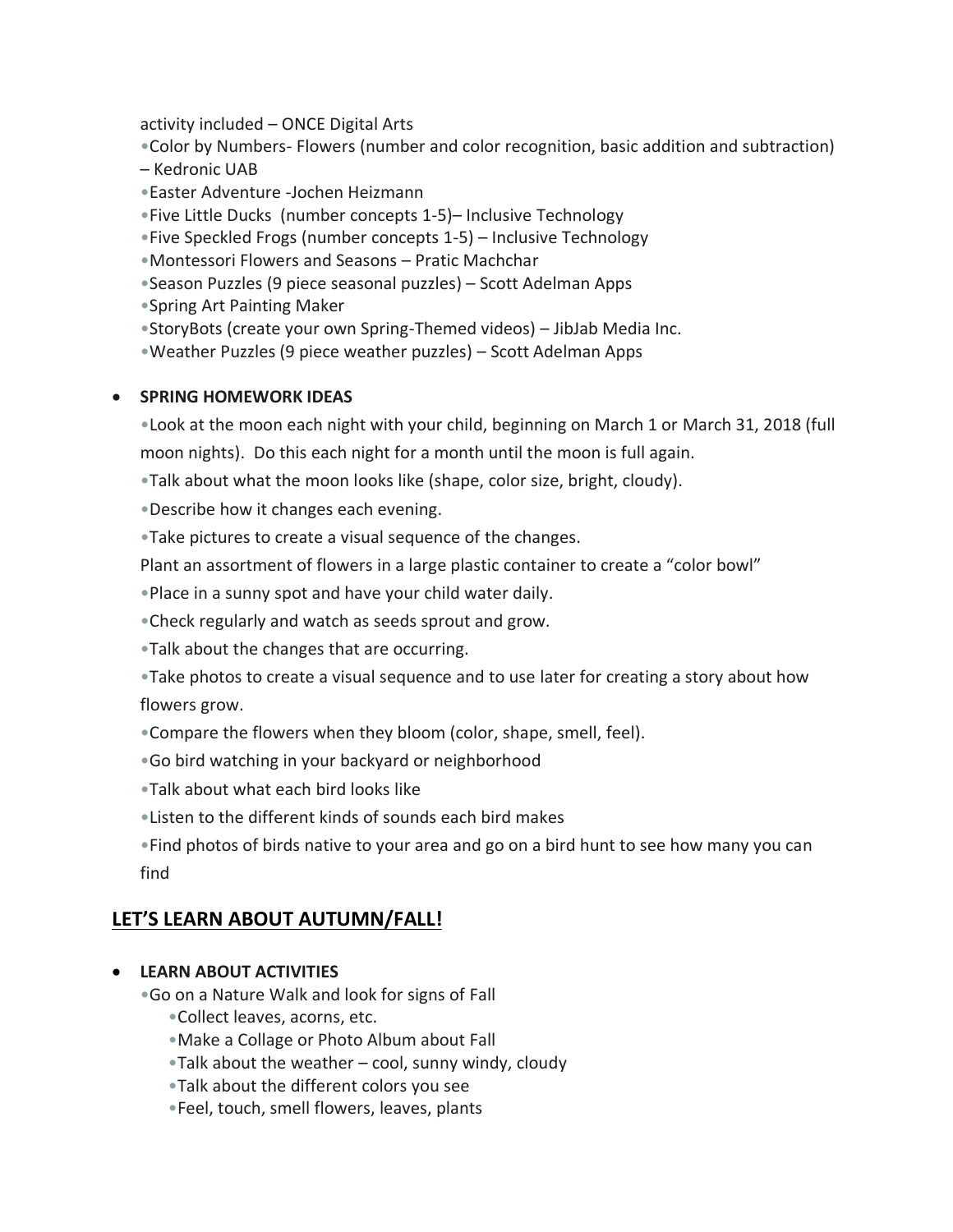## • **CAUSE-EFFECT, PRE-LINGUISTIC ACTIVITIES (STAGES 1-2)**

- •Read About
	- •Activate a fan to simulate "wind"
	- •Advance photos in a slide show about Fall
	- •Play a song about Fall, using a latch timer
	- •Watch a video about Fall using a latch timer
- •Write About
	- •Answer questions about Fall by pointing or looking at objects or symbols
	- •Answer questions about Fall by selecting an object or symbol using partner assisted scanning
- •Talk About
	- •Share a personal photo about Fall
	- •Play a personal video about Fall
	- •Advance slides to tell a personal story about Fall
	- •Make Choices from a Fall Topic Board
	- •Share facts about Fall using a Voice Output Device

## • **EARLY COMMUNICATOR ACTIVITIES (STAGE 3)**

- •Read About:
	- •Listen to song about Fall
	- •Listen to/watch a story about Fall
	- •Touch photos/pictures related to Fall on an iPad/tablet to hear their names
	- •Watch a sequence of events related to a Fall activity
- •Write About:
	- •Point to Fall photos/pictures when named
	- •Point to Fall photos/pictures in response to simple "wh" questions
	- Match items found on walk to Fall theme photo board
- •Talk About:

•Answer questions and make comments about Fall using a topic-based communication board

•Share personal photos of Fall and label people, objects in the photo

•Name photos/pictures of items related to Fall using a Speech Generating Device with topic board

## • **EARLY CONCEPTUAL LEARNING ACTIVITIES (STAGE 4)**

- •Read About:
	- •Sort leaves by color/size
	- •Play a Memory Game with Fall photo/picture cards
	- •Play a Bingo/Lotto Game with Fall photo/picture cards
- •Write About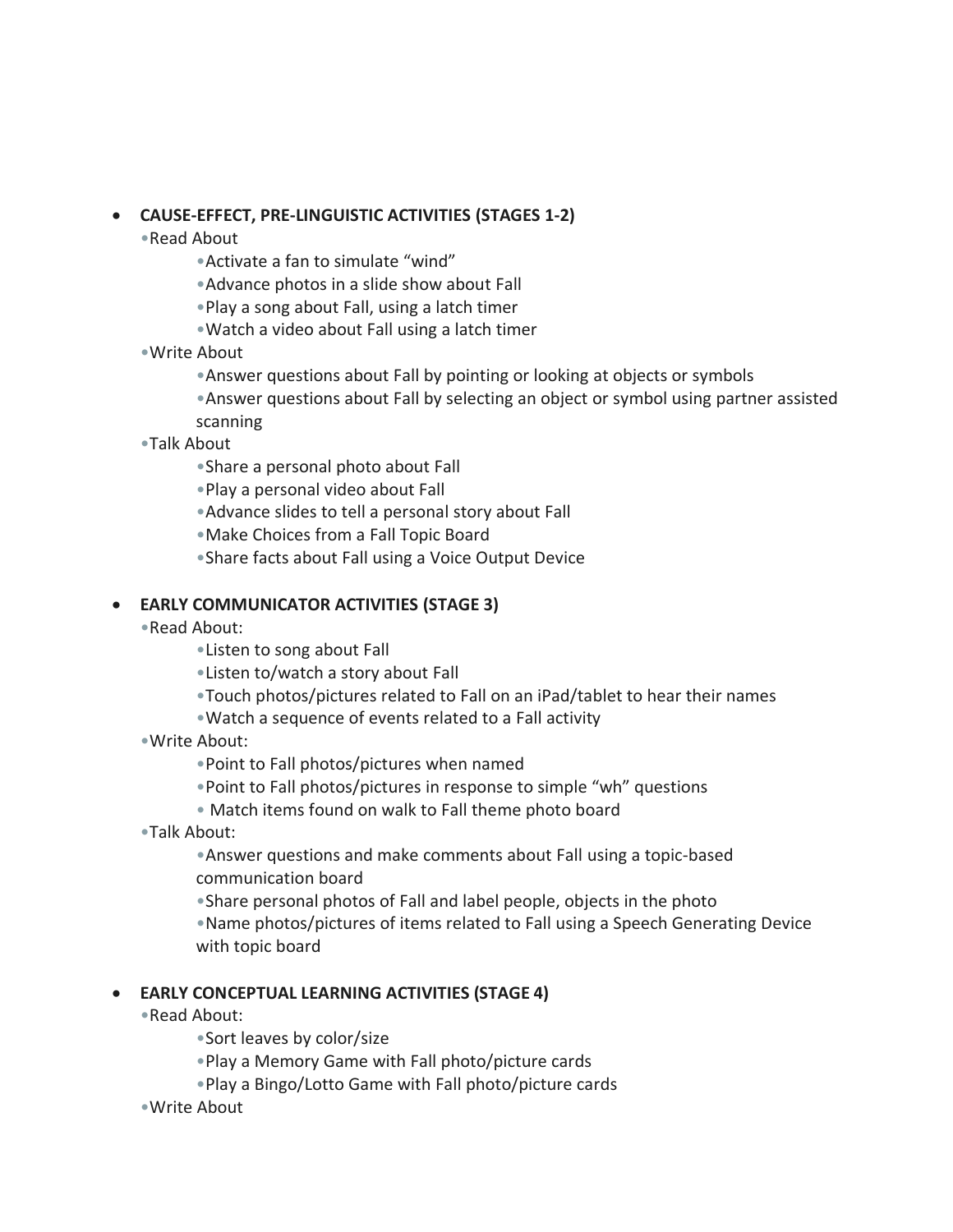•Find photos/pictures related to Fall in a book or magazine

•Sequence photos/pictures to tell a story about Fall

•Identify a number and match with the appropriate number of Fall objects (i.e., leaves, acorns )

•Create patterns with Fall related objects

•Puzzles with Fall theme photos/pictures

•Fall related counting activities

- •Matching /Sorting Fall related photos/pictures
- •Talk About
	- •Engage in make-believe play with peers using animal puppets related to Fall

•Share about items found on nature walk

## • **ADVANCED CONCEPT AND COMMUNICATION ACTIVITIES (STAGE 5)**

- •Read About
	- •Look at a story picture book about Fall
	- •Match written words to pictures or photos of Fall
	- •Match rhyming words about Fall
	- •Determine cause-effect relationships about using photos/pictures
- •Write About
	- •Build an Idea Map using pictures/photos combined with text
	- •Create a story about Fall using pictures or photos
	- •Sequence pictures with text to create simple sentences about Fall
- •Talk About
	- •Describe what the weather is like in Fall
	- •Talk about the holidays celebrated in Fall
	- •Describe what your Halloween costume or pumpkin
	- •Discuss favorite traditions and foods for Halloween, Thanksgiving

## • **LITERACY BUILDING ACTIVITIES (STAGES 6-7)**

- •Read About
	- •Match sentences about Fall to photos/pictures
	- •Determine cause-effect relationships using pictures and text, or text only
	- •Listen to/watch a sequence of events related to Fall
	- •Listen to/read vocabulary maps with Fall related pictures/words
- •Write About
	- •Sequence letters to spell Fall words
	- •Alphabetize Fall words
	- •Identify Fall rhyming words
	- •Recognize Fall words by sight
	- •Answer multiple choice questions related to Fall story
	- •Sequence words to create sentences about Fall
	- •Sequence pictures/photos with text to write a short story about Fall
- •Talk About
	- •Give a short oral presentation about Fall verbally or with a communication device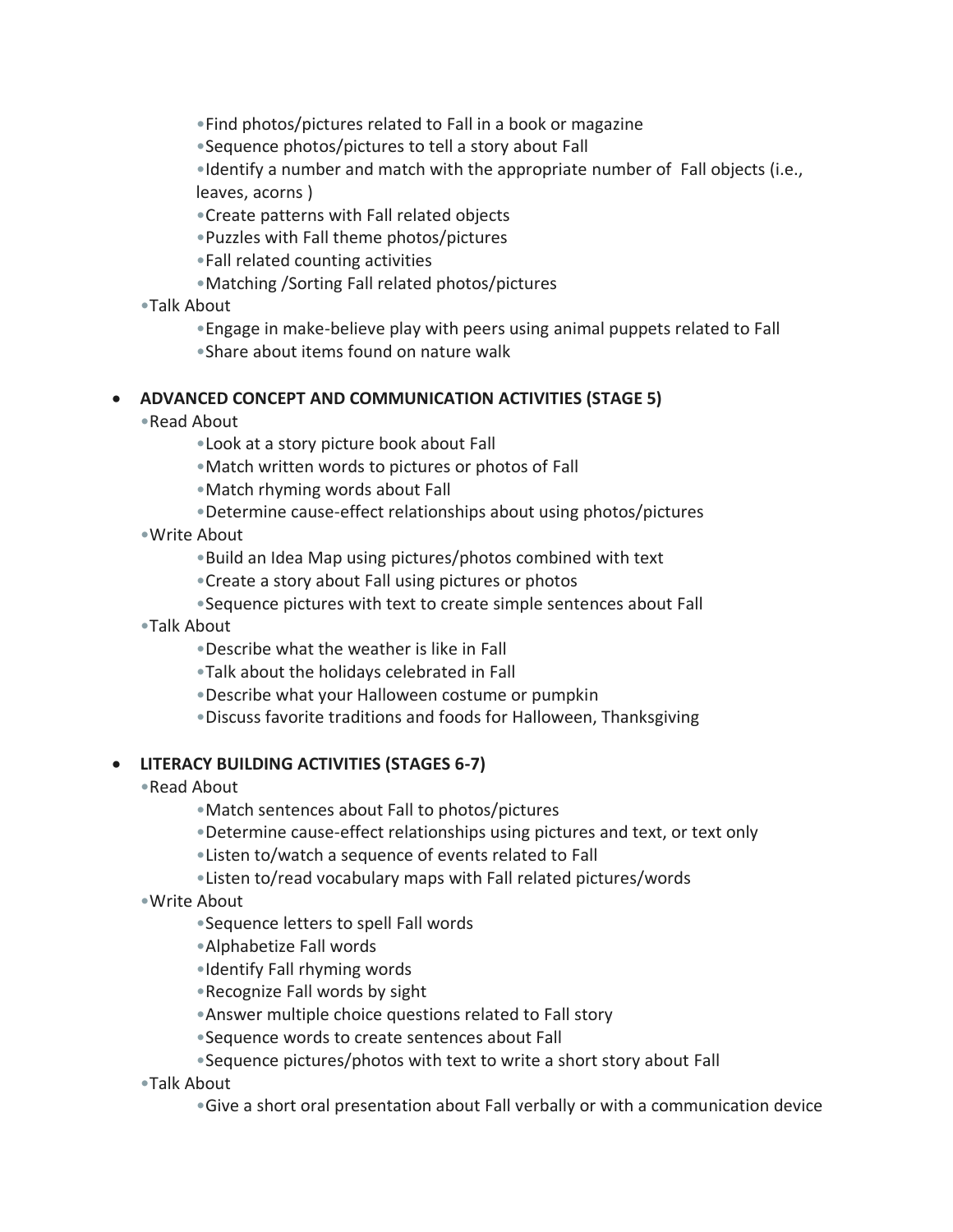•Participate in a discussion about Fall with peers

•Describe the sequence of events related to a specific Fall activity (i.e., carving a pumpkin, making a scarecrow)

## • **LEARNING GRIDS SPRING ACTIVITIES (FOR CLICKER 6, 7 AND CLICKER APPS)**

- •Seasons of an Apple Tree
- •All About Fall
- •From Seed to Pumpkin
- •In the Fall

# • **CLICKER COMMUNICATOR ACTIVITIES (PREMADE COMMUNICATION PAGES FOR AAC APP)**

- •About Plants
- •Animal Adaptions Squirrel
- •Animals or Plants
- •Seasons and Weather

# • **READ IT ONCE AGAIN (LITERATURE BASED CURRICULAR ACTIVITIES)**

- •The Big Red Barn
- •The Little Red Hen
- •The Little Old Lady Who Was Not Afraid of Anything
- •The Very Busy Spider

# • **TEACHERS PAY TEACHERS**

- •Pumpkin Craft: (Life Cycle Pumpkin Craftivity) Robin Sellers
- •Johnny Appleseed (Craftivities and Printables) A Cupcake for the Teacher

•Preschool\*Elementary Morning Meeting FALL ADD-ON Kit (special ed, autism) – Autism Classroom News – Christine Reeve

- •Fall Recipes (Reading Comprehension) (Life Skills) (Special Education)- Life Skills Creations
- •Math Worksheets: Same or Different -Fall Themed Special Education- Exceptional Learners – LeCha Garner

•Kindergarten – Special Education – Primary – Scarecrows Math and Literacy Activities – The Teacher Bin

•Fall Budget- Special Education – Shopping- Life Skills – Money- Autumn-Life Skills Creations •Fall Math – Special Education – Life Skills- Autumn Print and Go Worksheets – Life Skill Creations

# • **IPAD APPS**

•Autumn Designer (click and drag act activity), RosMedia

•Berry and Dolly Autumn Tale (story-telling app – student must advance pages. Coloring activity included), Once Digital Arts

- •Five Little Witches (number concepts 1-5)– Inclusive Technology
- •HalloPuzzle (9 piece puzzle, Halloween theme), Scott Adelman apps